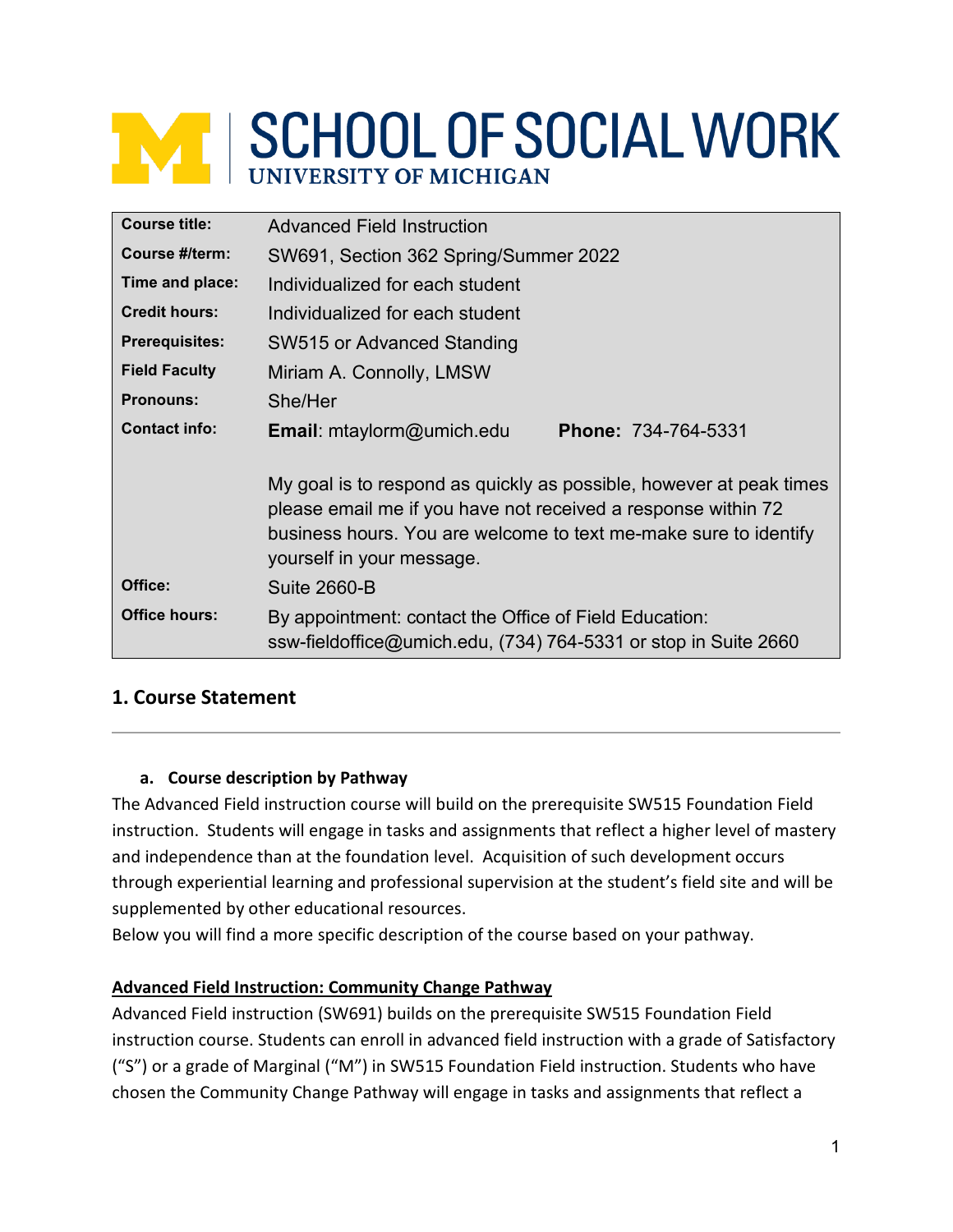higher-level mastery of knowledge and increased independence during Advanced Field (SW691). The development of field-based assignments will be designed to help students become proficient in the CSWE social work competencies by developing professional practice behaviors to facilitate growth as a social work practitioner. Students in this course will focus on learning Community Change skills through experiential learning opportunities, licensed supervision, supplemental readings, case-based discussions/conferences, meetings, and other learning opportunities available in the assigned fieldwork setting. These skills will be enhanced through direct service responsibilities with individuals, families, groups and the service environment. Student assignments will be evaluated through the CSWE practice behaviors related to the social work competencies found on the Education Agreement. These assignments will be rated at the end of each term using the established scale. The goal for students in Advanced Field is to apply skills in a greater variety of circumstances, with greater depth and breadth over a sustained period of time, while increasing the rigor, complexity in assignments, and independence. The social work competencies for advanced field instruction are listed below.

# **Advanced Field Instruction: Interpersonal Practice in Integrated Health, Mental Health, & Substance Abuse**

Advanced Field instruction (SW691) builds on the prerequisite SW515 Foundation Field instruction course. Students can enroll in advanced field instruction with a grade of Satisfactory ("S") or a grade of Marginal ("M") in SW515 Foundation Field instruction. Students who have chosen the Interpersonal Practice in Integrated Health, Mental Health, & Substance Abuse Pathway will engage in tasks and assignments that reflect a higher level mastery of knowledge and increased independence during Advanced Field (SW691). The development of field-based assignments will be designed to help students become proficient in the CSWE social work competencies by developing professional practice behaviors to facilitate growth as a social work practitioner. Students in this course will focus on learning Interpersonal Practice skills through experiential learning opportunities, licensed supervision, supplemental readings, casebased discussions/conferences, meetings, and other learning opportunities available in the assigned fieldwork setting. These skills will be enhanced through direct service responsibilities with individuals, families, groups and the service environment. Student assignments will be evaluated through the CSWE practice behaviors related to the social work competencies found on the Education Agreement. These assignments will be rated at the end of each term using the established scale. The goal for students in Advanced Field is to apply skills in a greater variety of circumstances, with greater depth and breadth over a sustained period of time, while increasing the rigor, complexity in assignments, and independence. The social work competencies for advanced field instruction are listed below.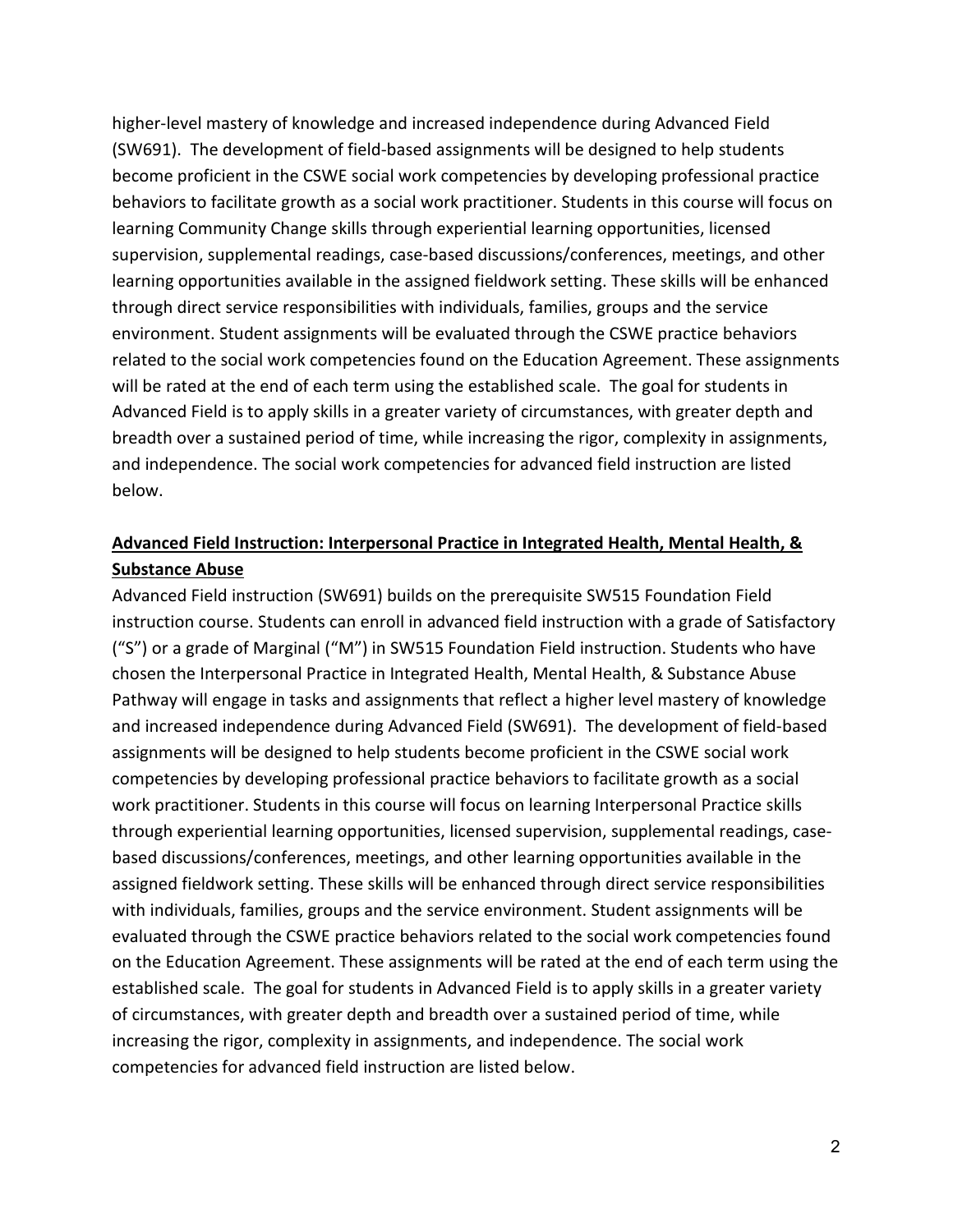#### **Advanced Field Instruction: Welfare of Children & Families Pathway**

Advanced Field instruction (SW691) builds on the prerequisite SW515 Foundation Field instruction course. Students can enroll in advanced field instruction with a grade of Satisfactory ("S") or a grade of Marginal ("M") in SW515 Foundation Field instruction. Students who have chosen the Welfare of Children & Families Pathway will engage in tasks and assignments that reflect a higher-level mastery of knowledge and increased independence during Advanced Field (SW691). The development of field-based assignments will be designed to help students become proficient in the CSWE social work competencies by developing professional practice behaviors to facilitate growth as a social work practitioner. Students in this course will focus on learning Welfare of Children & Families skills through experiential learning opportunities, licensed supervision, supplemental readings, case-based discussions/conferences, meetings, and other learning opportunities available in the assigned fieldwork setting. These skills will be enhanced through direct service responsibilities with individuals, families, groups and the service environment. Student assignments will be evaluated through the CSWE practice behaviors related to the social work competencies found on the Education Agreement. These assignments will be rated at the end of each term using the established scale. The goal for students in Advanced Field is to apply skills in a greater variety of circumstances, with greater depth and breadth over a sustained period of time, while increasing the rigor, complexity in assignments, and independence. The social work competencies for advanced field instruction are listed below.

#### **Advanced Field Instruction: Global Social Work Practice Pathway**

Advanced Field instruction (SW691) builds on the prerequisite SW515 Foundation field instruction course. Students can enroll in advanced field instruction with a grade of Satisfactory ("S") or a grade of Marginal ("M") in SW515 Foundation Field instruction. Students who have chosen the Global Social Work Practice Pathway will engage in tasks and assignments that reflect a higher-level mastery of knowledge and increased independence during Advanced Field (SW691). The development of field-based assignments will be designed to help students become proficient in the CSWE social work competencies by developing professional practice behaviors to facilitate growth as a social work practitioner. Students in this course will focus on learning Global Social Work Practice skills through experiential learning opportunities, licensed supervision, supplemental readings, case-based discussions/conferences, meetings, and other learning opportunities available in the assigned fieldwork setting. These skills will be enhanced through direct service responsibilities with individuals, families, groups and the service environment. Student assignments will be evaluated through the CSWE practice behaviors related to the social work competencies found on the Education Agreement. These assignments will be rated at the end of each term using the established scale. The goal for students in Advanced Field is to apply skills in a greater variety of circumstances, with greater depth and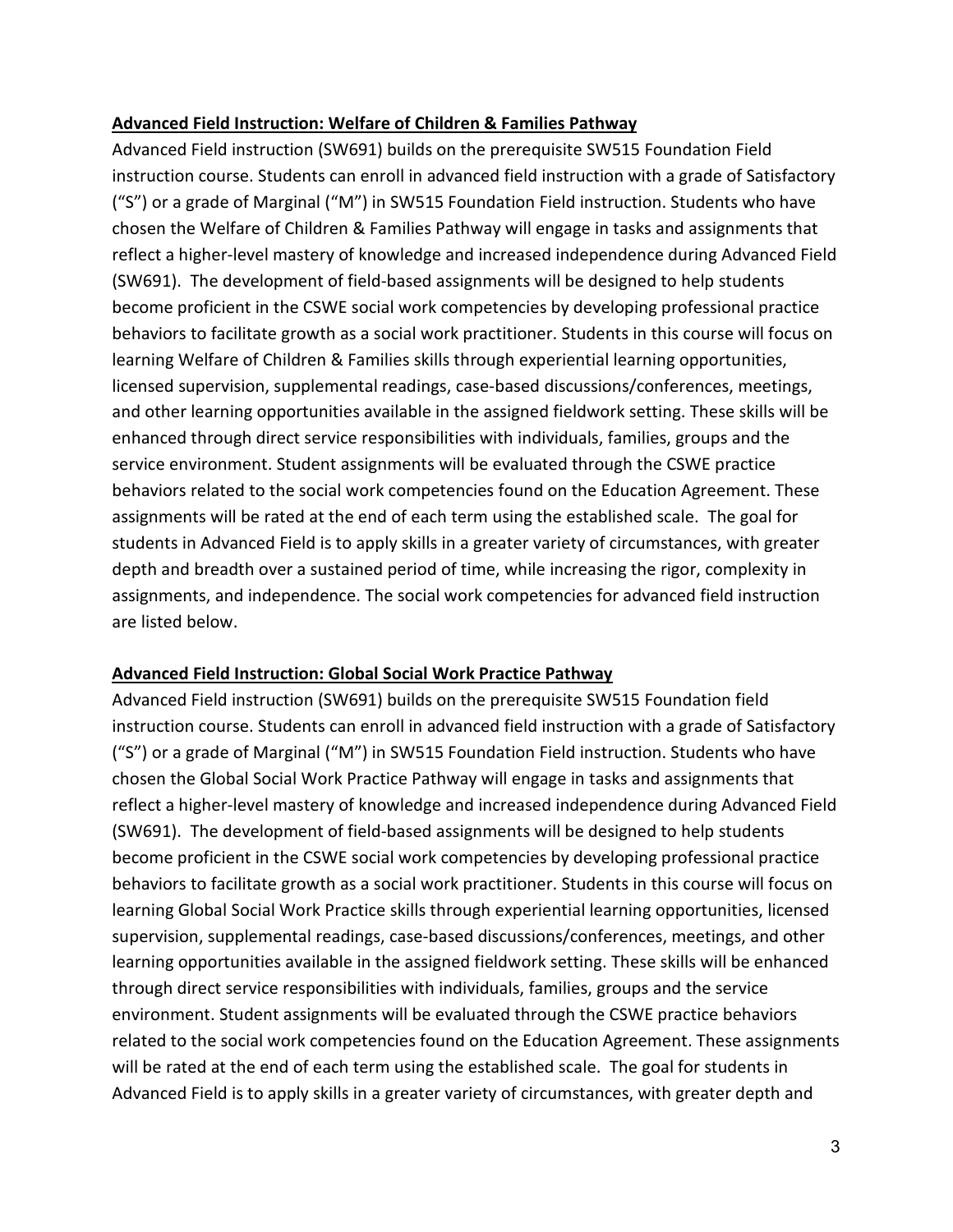breadth over a sustained period of time, while increasing the rigor, complexity in assignments, and independence. The social work competencies for advanced field instruction are listed below.

#### **Advanced Field Instruction: Policy & Political Social Work Pathway**

Advanced Field instruction (SW691) builds on the prerequisite SW515 Foundation Field instruction course. Students can enroll in advanced field instruction with a grade of Satisfactory ("S") or a grade of Marginal ("M") in SW515 Foundation Field instruction. Students who have chosen the Policy & Political Social Work Pathway will engage in tasks and assignments that reflect a higher-level mastery of knowledge and increased independence during Advanced Field (SW691). The development of field-based assignments will be designed to help students become proficient in the CSWE social work competencies by developing professional practice behaviors to facilitate growth as a social work practitioner. Students in this course will focus on learning Policy and Political skills through experiential learning opportunities, licensed supervision, supplemental readings, case-based discussions/conferences, meetings, and other learning opportunities available in the assigned fieldwork setting. These skills will be enhanced through direct service responsibilities with individuals, families, groups and the service environment. Student assignments will be evaluated through the CSWE practice behaviors related to the social work competencies found on the Education Agreement. These assignments will be rated at the end of each term using the established scale. The goal for students in Advanced Field is to apply skills in a greater variety of circumstances, with greater depth and breadth over a sustained period of time, while increasing the rigor, complexity in assignments, and independence. The social work competencies for advanced field instruction are listed below.

#### **Advanced Field Instruction: Program Evaluation and Applied Research Pathway**

Advanced Field instruction (SW691) builds on the prerequisite SW515 Foundation Field instruction course. Students can enroll in SW 691 with a grade of Satisfactory ("S") or a grade of Marginal ("M") in SW515 Foundation Field instruction. Students who have chosen the Program Evaluation and Applied Research Pathway will engage in tasks and assignments that reflect a higher-level mastery of knowledge and increased independence during Advanced Field (SW691). The development of field-based assignments will be designed to help students become proficient in the CSWE social work competencies by developing professional practice behaviors to facilitate growth as a social work practitioner. Students in this course will focus on learning Program Evaluation and Applied Research skills through experiential learning opportunities, licensed supervision, supplemental readings, case-based discussions/conferences, meetings, and other learning opportunities available in the assigned fieldwork setting. These skills will be enhanced through direct service responsibilities with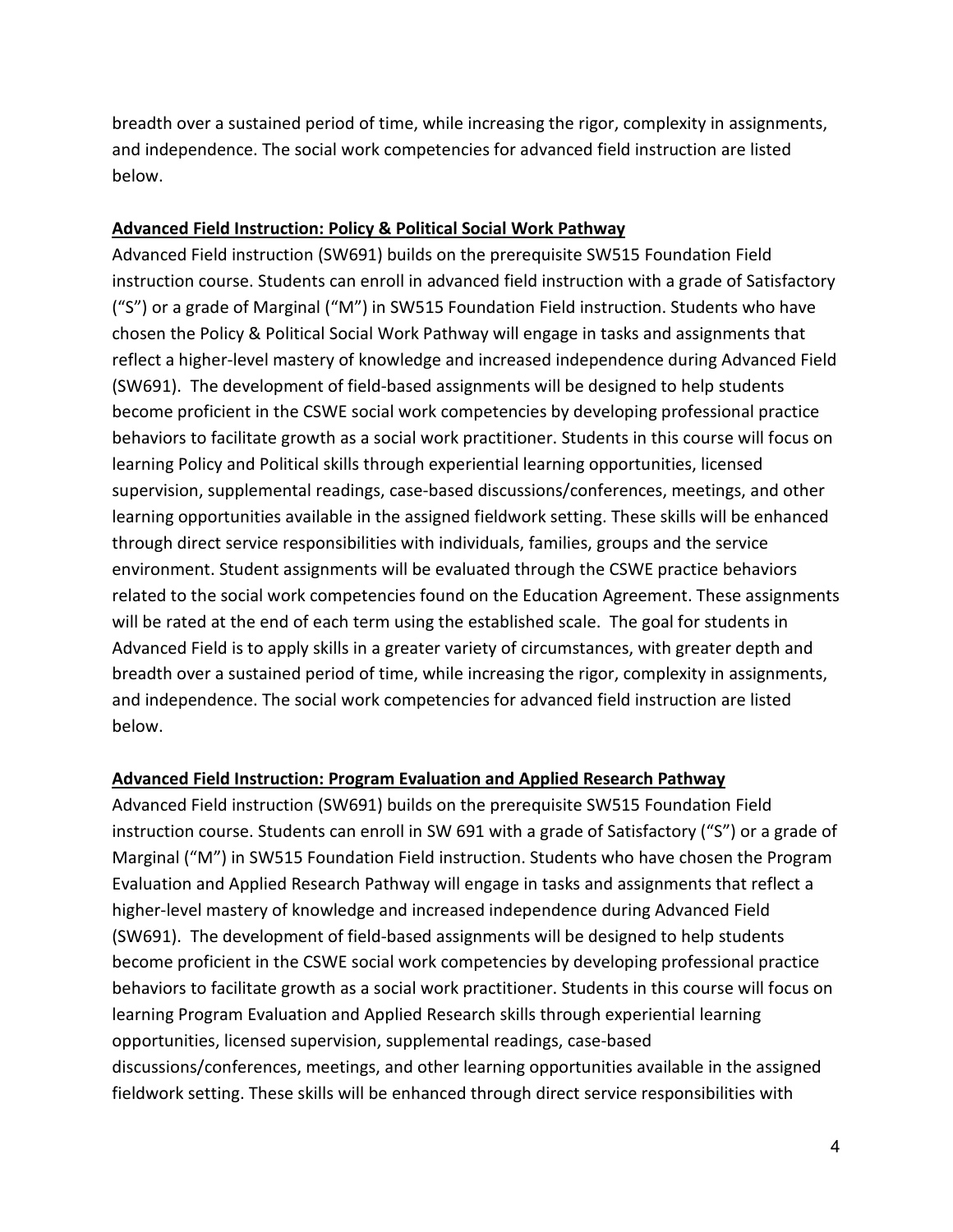individuals, families, groups and the service environment. Student assignments will be evaluated through the CSWE practice behaviors related to the social work competencies found on the Education Agreement. These assignments will be rated at the end of each term using the established scale. The goal for students in Advanced Field is to apply skills in a greater variety of circumstances, with greater depth and breadth over a sustained period of time, while increasing the rigor, complexity in assignments, and independence. The social work competencies for advanced field instruction are listed below.

# **Advanced Field Instruction: Social Work Practice with Older Adults & Families from a Lifespan Perspective Pathway**

Advanced Field instruction (SW691) builds on the prerequisite SW515 Foundation Field instruction course. Students can enroll in SW 691 with a grade of Satisfactory ("S") or a grade of Marginal ("M") in SW515 Foundation field instruction. Students who have chosen the Social Work Practice with Older Adults & Families from a Lifespan Perspective Pathway will engage in tasks and assignments that reflect a higher-level mastery of knowledge and increased independence during Advanced Field (SW691). The development of field-based assignments will be designed to help students become proficient in the CSWE social work competencies by developing professional practice behaviors to facilitate growth as a social work practitioner. Students in this course will focus on learning Social Work Practice with Older Adults & Families from a Lifespan Perspective skills through experiential learning opportunities, licensed supervision, supplemental readings, case-based discussions/conferences, meetings, and other learning opportunities available in the assigned fieldwork setting. These skills will be enhanced through direct service responsibilities with individuals, families, groups and the service environment. Student assignments will be evaluated through the CSWE practice behaviors related to the social work competencies found on the Education Agreement. These assignments will be rated at the end of each term using the established scale. The goal for students in Advanced Field is to apply skills in a greater variety of circumstances, with greater depth and breadth over a sustained period of time, while increasing the rigor, complexity in assignments, and independence. The social work competencies for advanced field instruction are listed below.

#### **Advanced Field Instruction: Management & Leadership Pathway**

Advanced Field instruction (SW691) builds on the prerequisite SW515 Foundation Field instruction course. Students can enroll in SW 691 with a grade of Satisfactory ("S") or a grade of Marginal ("M") in SW515 Foundation field instruction. Students who have chosen the Management & Leadership Pathway will engage in tasks and assignments that reflect a higherlevel mastery of knowledge and increased independence during Advanced Field (SW691). The development of field-based assignments will be designed to help students become proficient in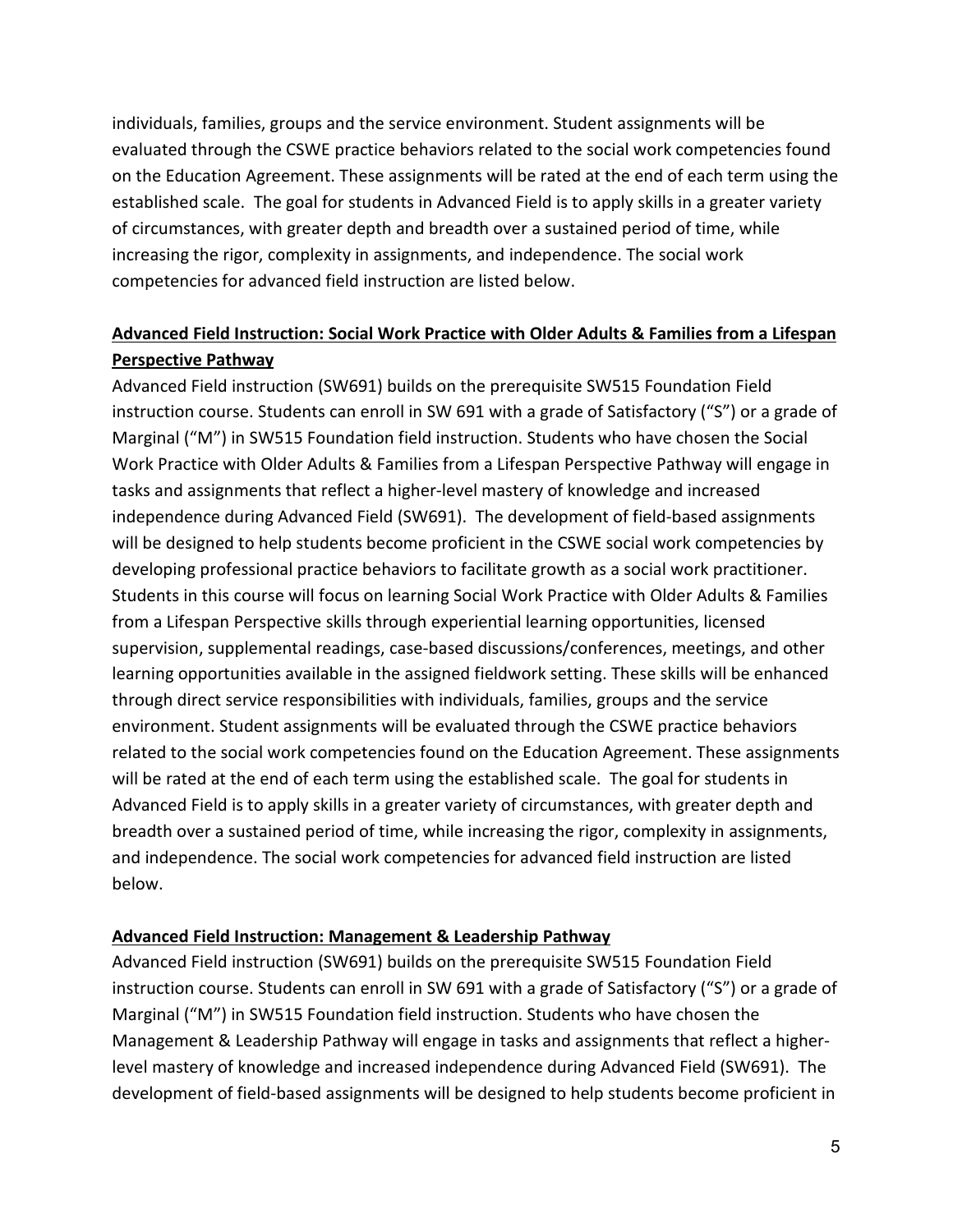the CSWE social work competencies by developing professional practice behaviors to facilitate growth as a social work practitioner. Students in this course will focus on learning Management & Leadership skills through experiential learning opportunities, licensed supervision, supplemental readings, case-based discussions/conferences, meetings, and other learning opportunities available in the assigned fieldwork setting. These skills will be enhanced through direct service responsibilities with individuals, families, groups and the service environment. Student assignments will be evaluated through the CSWE practice behaviors related to the social work competencies found on the Education Agreement. These assignments will be rated at the end of each term using the established scale. The goal for students in Advanced Field is to apply skills in a greater variety of circumstances, with greater depth and breadth over a sustained period of time, while increasing the rigor, complexity in assignments, and independence. The social work competencies for advanced field instruction are listed below.

# **b. Course Content**

In Advanced Field instruction, students will engage in tasks and assignments that reflect a higher level mastery of knowledge and increased independence in functioning which is designed to facilitate growth as a social work practitioner while strengthening professional identity. Students in this course will focus on learning skills in their practice method concentration (IP, CO, MHS, SPE) or pathway through experiential learning opportunities, professional, credentialed supervision, supplemental readings, case-based discussions/conferences, meetings, and other learning opportunities available in the assigned fieldwork setting. Students will develop, in conjunction with their field instructor, behaviorally specific and measurable field-based assignments.

# **c. Course objectives and social work competencies**

The social work competencies for social work education are indicated below:

- 1. Demonstrate Ethical and Professional Behavior
- 2. Engage Diversity and Difference in Practice
- 3. Advance Human Rights and Social, Economic, and Environmental Justice
- 4. Engage in Practice-informed Research and Research-informed Practice
- 5. Engage in Policy Practice
- 6. Engage with Individuals, Families, Groups, Organizations, and Communities
- 7. Assess Individuals, Families, Groups, Organizations, and Communities
- 8. Intervene with Individuals, Families, Groups, Organizations, and Communities
- 9. Evaluate Practice with Individuals, Families, Groups, Organizations, and Communities

Students will be expected to demonstrate proficiency in the competencies by adding justification of practice behaviors they have participated in and/or completed. Practice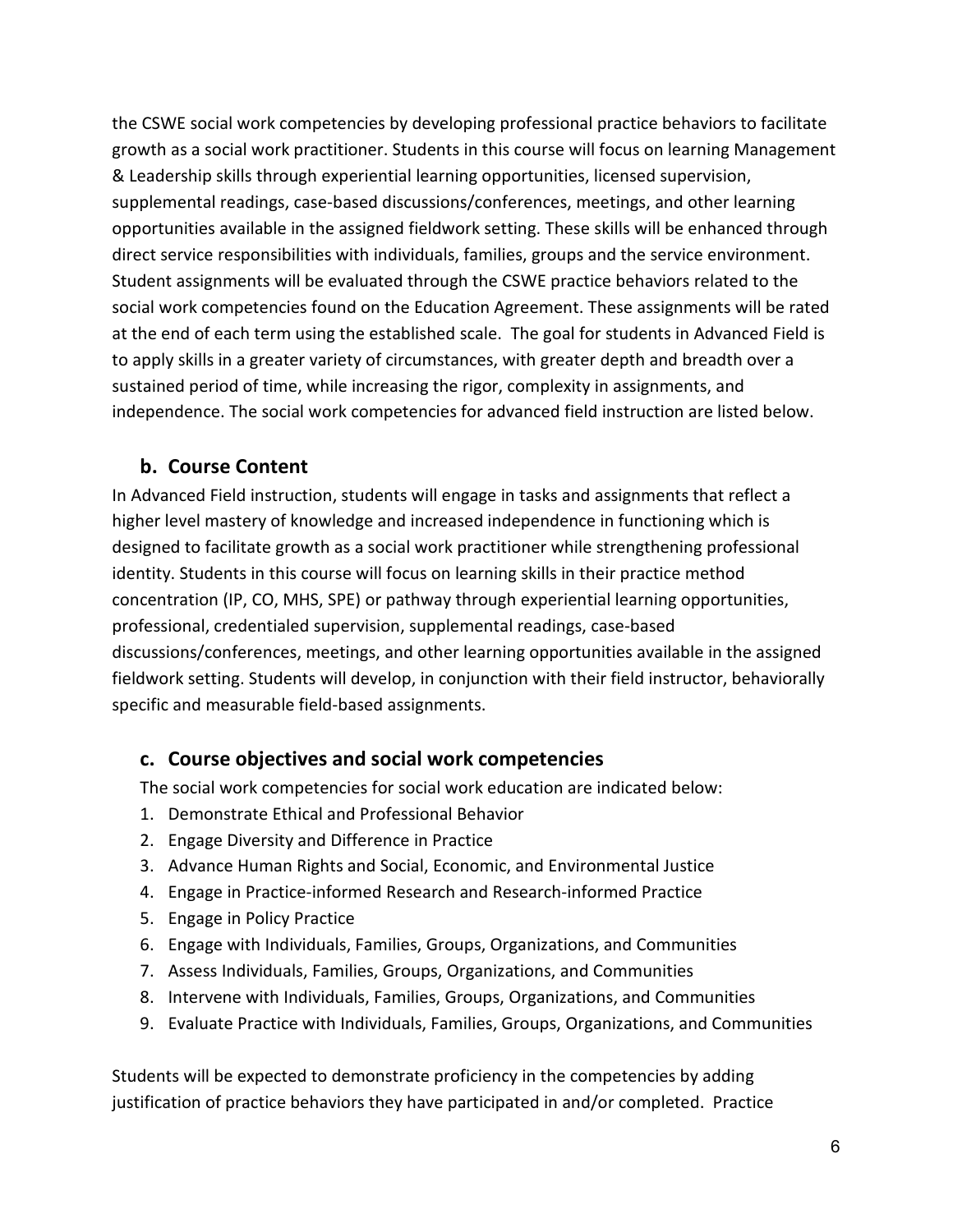behaviors are defined as a blend of activities, knowledge and skills. Students in Advanced Field instruction have opportunities to apply their skills in a greater variety of circumstances, with greater depth and breadth over a sustained period of time with the goal of increasing the rigor and complexity in the assignments as well as independence. The student's proficiency on the practice behaviors will be evaluated each term by their assigned field instructor(s) and themselves as these relate to the specific competency and field-based assignment.

# **d. Course design**

The course will use structured, experiential learning that is outlined in the student's Educational Agreement (EA). Field placement learning experiences are developed in conjunction with the field instructor and are linked to the competencies and practice behaviors as outlined on the Educational Agreement. Students will select field-based assignments that will allow them to exhibit growth and proficiency in the social work competencies and corresponding practice behaviors. The field placement hours are logged at a fieldwork site and all student related activities are supervised by an approved, credentialed field instructor. The field placement is facilitated and monitored by the Office of Field Education Field Faculty who are employed by the University Of Michigan School Of Social Work. The Field Faculty provides continuity with students and the fieldwork site for the duration of the field placement and is in contact with the student and field instructor as needed. **The Field Faculty review and approve the student's Educational Agreement each term, assigns the field grade, facilitates the site visit, and provides support and problem solving to the student and field instructor(s).** 

One credit hour of field placement at the Advanced level equals 57 clock hours logged. Students are typically enrolled in 4 credits of SW691 Advanced Field Instruction which requires a total of 228 clock hours (4 credits X 57 hours per credit = 228 total hours for the term). Students are required to log a minimum of 684 hours in Advanced Field instruction over the course of their field placement.

# **Relationship to social work ethics and values**

Social work ethics and values will be addressed within the field education experience as they pertain to the delivery of services and the application of fieldwork setting policies and procedures. Both the field instructor and the field faculty will address social work ethics and values with field students. The NASW Code of Ethics and the School of Social Work Technical Standards will be used to inform students about professional conduct expectations and comportment as a student and social worker. Each social worker's ethical responsibility to clients, to colleagues, in practice settings, as professionals, to the social work profession, and to the broader society as a whole will be reviewed. Students are required to abide by the [NASW](https://www.socialworkers.org/About/Ethics/Code-of-Ethics/Code-of-Ethics-English)  [Code of Ethics](https://www.socialworkers.org/About/Ethics/Code-of-Ethics/Code-of-Ethics-English) while enrolled in the program.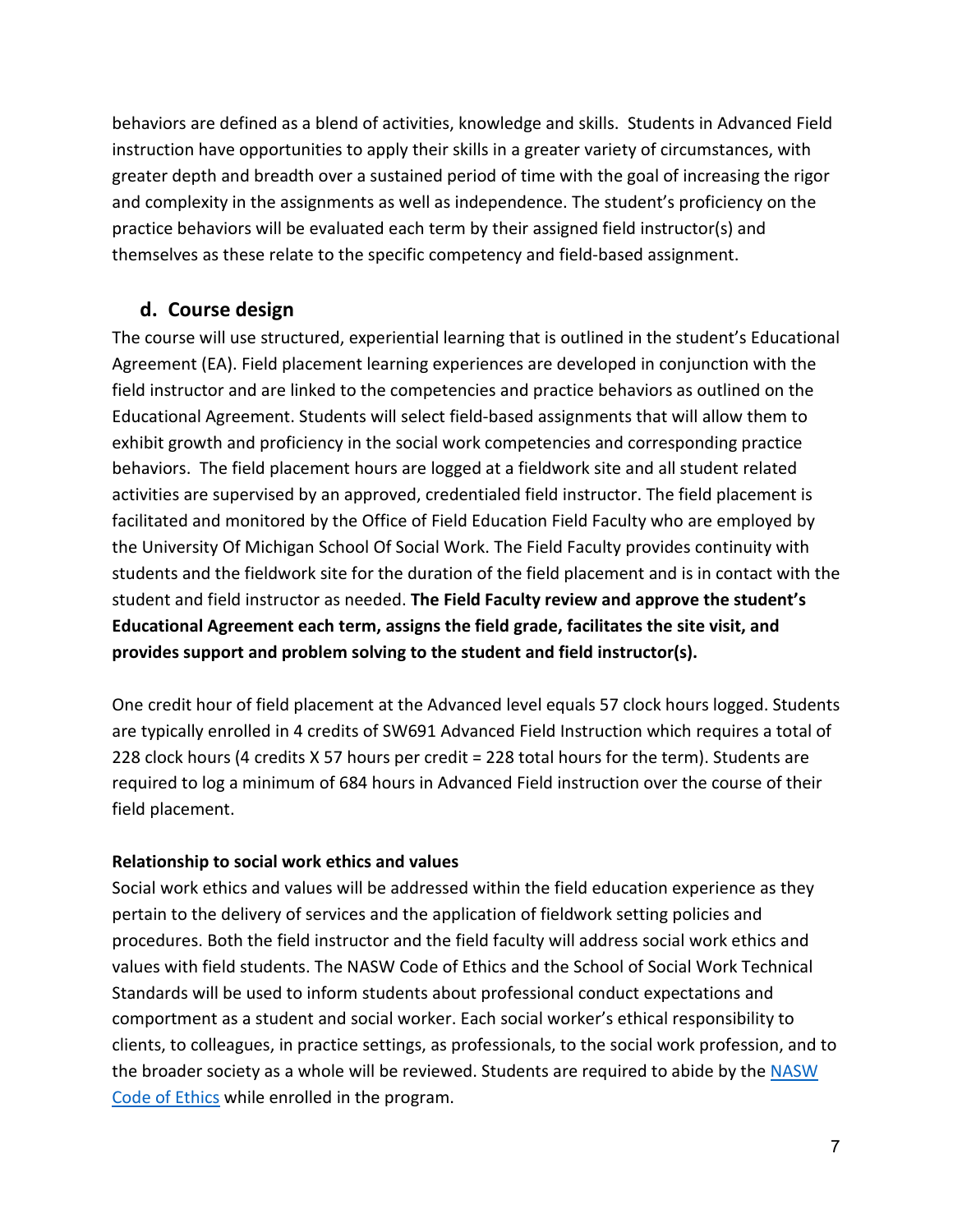# **e. Intensive focus on PODS**

This course integrates PODS (Privilege, Oppression, Diversity and Social Justice) content and skills through the use of content, activities and discussions of theories, practices, and policies. Students will develop their own awareness of both injustice and vision for socially just processes and practices. Students will use both a macro and micro lens to examine these issues in order to learn to recognize and reduce the social mechanisms that promote oppression and privilege through use of critical thinking, self-awareness, scientific knowledge, and selfreflection.

# **2. Class Requirements – All field sections**

# **a. Text and class materials:**

Any required reading material will be assigned by the assigned field instructor at the field placement agency. This may include, but is not limited to, employee handbooks, manuals, articles, books, and reports. Students may also choose their own reading materials for Educational Agreement assignments.

# **b. Class schedule:**

Students will arrange their individual schedules for field with their Field Instructors. This schedule will be arranged to accommodate student classes as well as agency need/requirements. The schedule will be reported through the Placement Verification Form. Students who are scheduled to be in field on holidays or university breaks (Fall break, Spring break) that fall on a field day during the semester (Labor day, Memorial day, 4th of July, etc.) will not be expected to attend field, however will be expected to make up the hours to insure the student completes the total number of required hours for the term.

*Any changes to a student's field schedule must be approved by the field instructor(s) at the field placement site, as they will ultimately sign off on students' completed hours at the end of the term.*

# **c. Communication with Field Instructor:**

At the beginning of the term, students set up an initial meeting with their assigned field instructor(s) to review the field instruction course requirements/assignments indicated in this syllabus. This includes the number of hours to be completed, placement verification form and educational agreement requirements, and due dates.

# **d. Assignments:**

**1. [Placement Verification Form](https://ssw.umich.edu/assets/field-student-placement-verification/)**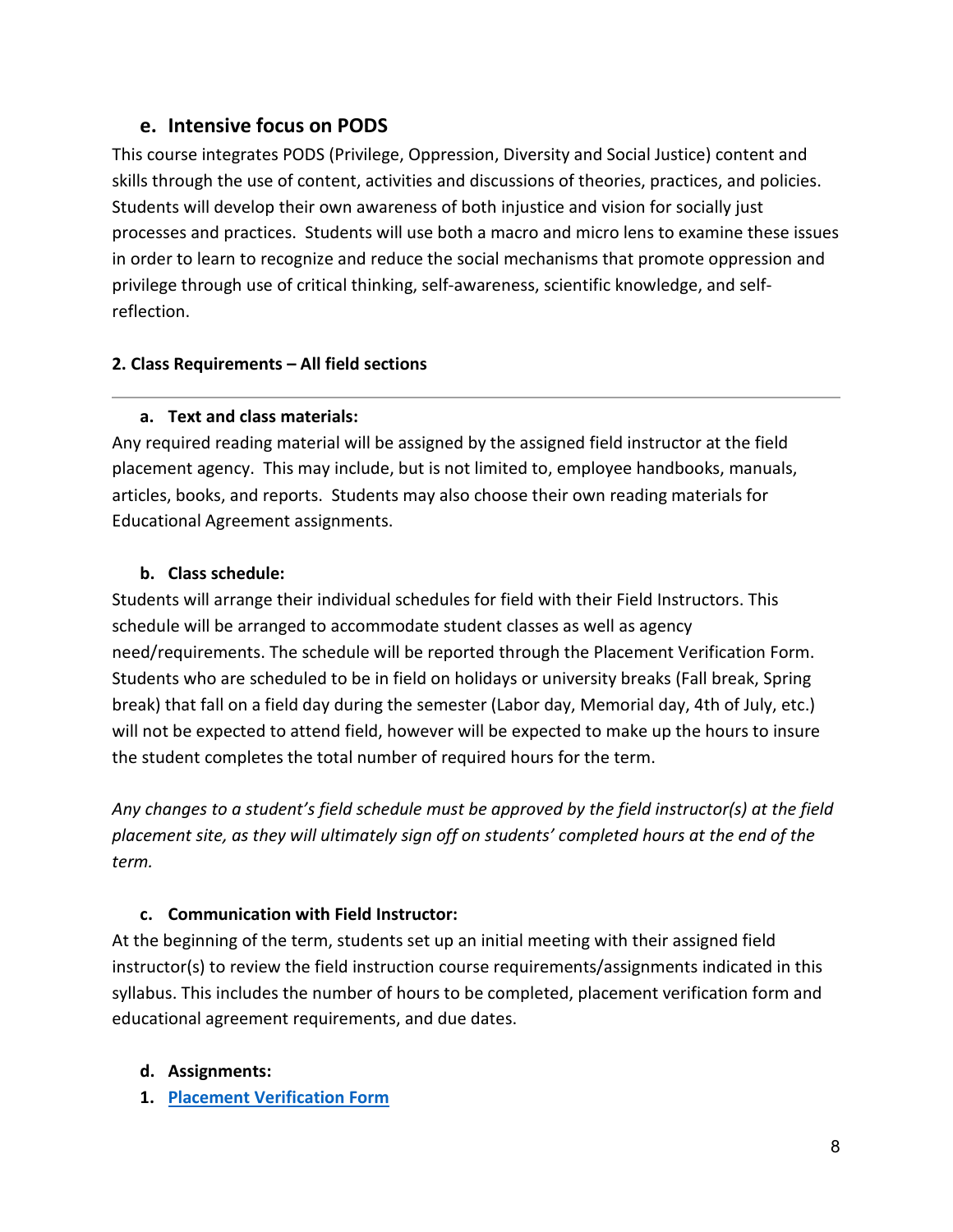The placement Verification form is found online and provides details on the student's field work schedule and gives accurate contact information for the student's field instructor. There are several checkboxes of important information that should be discussed by the field instructor (HIPPA as enacted by the fieldwork site, liability, safety, client transportation & stipend) and the student. An e-mail will be sent to the designated field instructor requesting that they review and approve this online form. Students should remind their field instructor to verify/validate their form upon receiving an email request from the OFE office. Students should also check to ensure their course registration for the term is accurate. **Should students fail to meet the established deadline for submission of this course requirement, their assigned Field Faculty may suspend their field hours until this requirement has been met.** Students will not be able to access their Educational Agreement until their Placement Verification form has been validated by the OFE.

If students or field instructors encounter technical difficulties submitting and/or verifying this online form, they should contact th[e Office Manager \(](mailto:ssw-fieldoffice@umich.edu)734-764-5331) or [sswfieldoffice@umich.edu.](mailto:sswfieldoffice@umich.edu)

# **2. Field Faculty Site Visit and Field Connections:**

After the field placement verification form is complete, the student will work with the field instructor(s) and field faculty to arrange a required fieldwork site visit to evaluate the student's progress to date. To prepare for the site visit, students and field instructors discuss and reflect upon: (1) how their fieldwork site operates; how they have acclimated to the setting; and sharing some of their successes and challenges; (2) the fieldwork site assignments as related to skill development and proficiency with the corresponding practice behaviors; (3) how PODS issues impact their placement experience; (4) the progress they have made with regard to their personal and professional growth and overall skill development.

Students must attend at least one Field Connections session each term. Field Connections is an opportunity for students in field to meet with their peers and Field Faculty to discuss their learning in Field. This may include peer consultation to address challenges; or how to manage students' fears, triggers, or difficult situations. Field Faculty will post Field Connections dates in Canvas. Please check your Canvas Announcements for more details.

#### **3. [Field Educational Agreement](https://ssw.umich.edu/assets/field-educational-agreement/) Assignment Selection:**

The Field Educational Agreement is a collaborative effort between students and field instructors to outline the learning plan. It is a living document and should be reviewed with field instructor(s) at the beginning of the semester to choose assignments, throughout the semester to enter justifications, and at the end of the semester to complete the evaluation and feedback.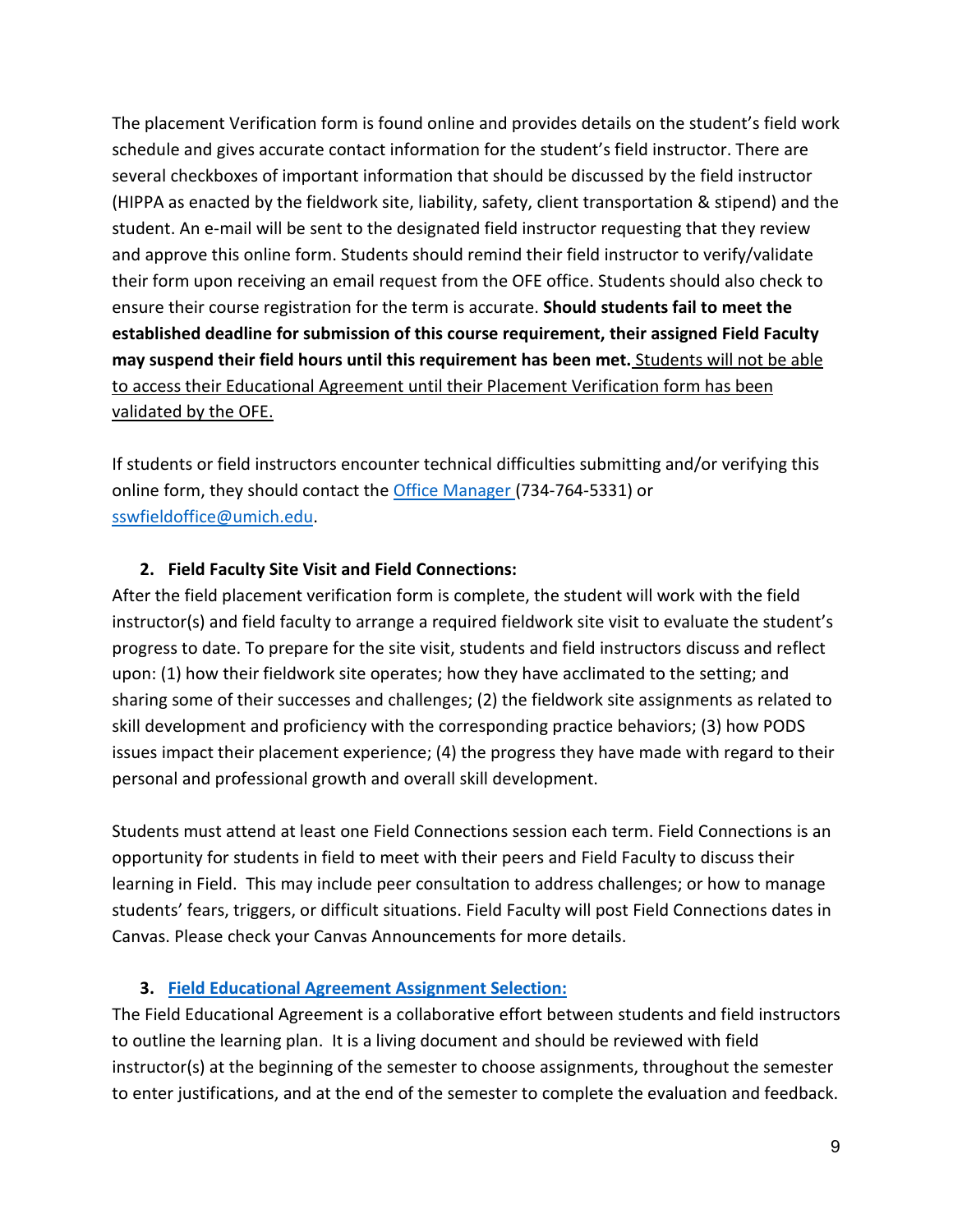Students must submit their Field Educational Agreement each term, and it becomes a contract for field placement. At the beginning of each term, students in conjunction with their field instructor, students will choose **ONE** of 3-5 assignments **for each competency**, written to encompass the Pathway-specific advanced competencies and all of their practice behaviors. Students will end up completing nine assignments total for the semester (one per competency). By completing the assignment, students will inherently meet the competencies and practice behaviors. Advanced assignments are written to include the Knowledge, Values, Skills, and Cognitive-affective processes dimensions.

Students should review their field educational agreement weekly to bi-weekly at the least monthly to add activities, projects, readings, reflections, etc. that were completed that justify how the competency is being practiced. Students can access to their field Educational Agreement post-graduation when using their UM Unique Name and kerborized password.

# **4. Final Evaluation of the Educational Agreement:**

The Field Educational Agreement also functions as the end of term evaluation to determine students' final grade in Field for the term. Due dates will be posted under Assignments in the course's Canvas site, and on the OFE [due dates calendar.](https://ssw.umich.edu/my-ssw/field-instruction-forms/due-dates) See the Grading in Field Education section to learn more about how the Educational Agreement/evaluation components are graded.

In addition to the faculty site visit and Field Connections, the final evaluation has three required components:

# *1. Justifications:*

Throughout each term, students should be writing justifications of their assignments, in their educational agreement. Justifications are specific examples of the work that students completed in the term that is connecting to the Social Work competencies. Each competency should have 2-3 examples of the student's practice in field. Be specific in your justifications. Include:

- What exactly did you do that connected to assignment that you selected?
- How does it connect to the competency?
- How did this assignment add to your practice as a social worker?
- How has your course work informed your thinking about this assignment

# *2. Assignment ratings:*

Students and field instructors will select ratings for each competency considering the student's justifications and ability to demonstrate the competency in the field setting.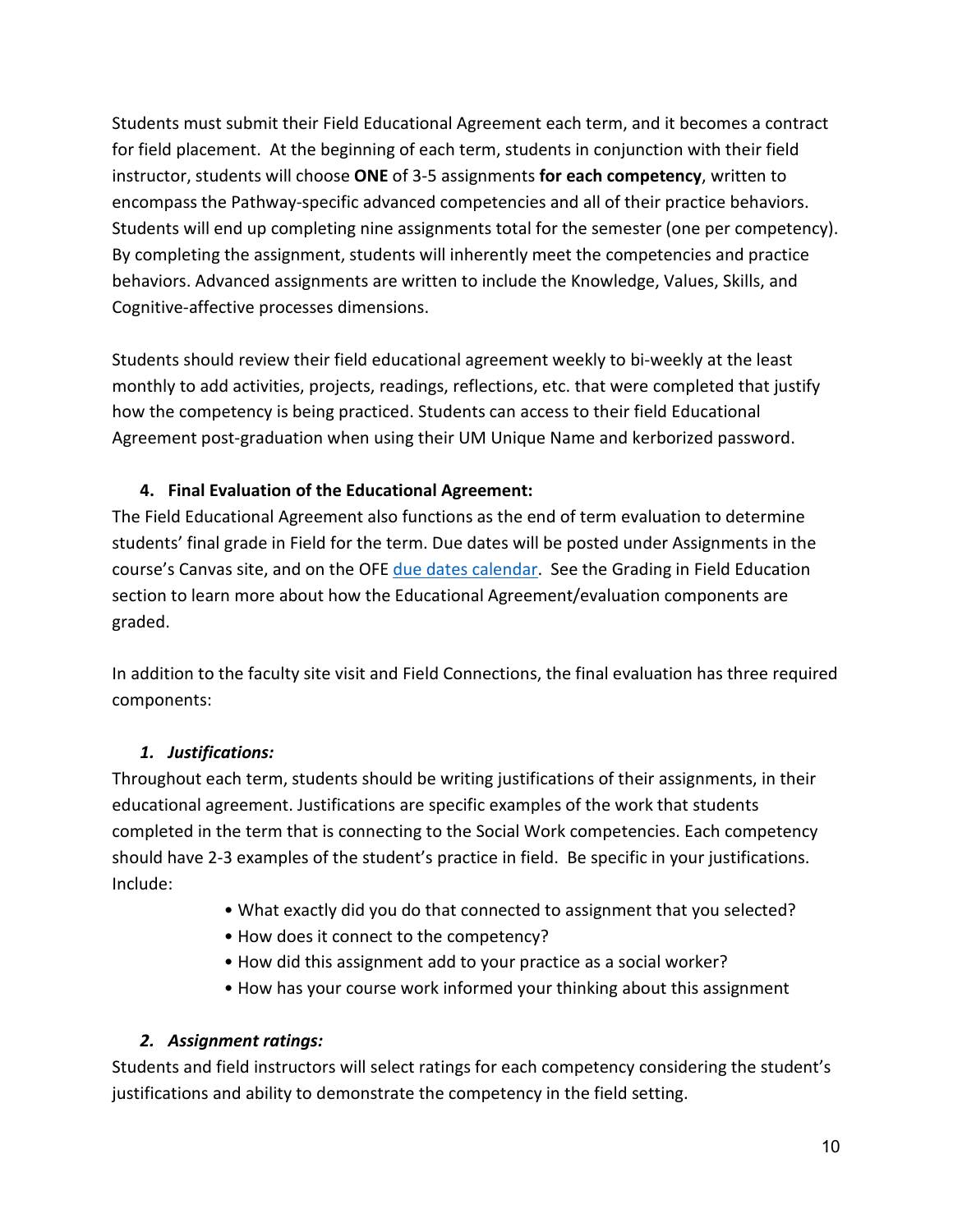#### **Educational Agreement Rating Scale**

*Both the student and the field instructor engage in the evaluation process using the scale below. Performance in field, as well as the written justifications, should be considered when selecting the rating for each competency.*

*Not Competent*: (1) Student does not demonstrate command of basic knowledge and/or the ability to integrate and apply knowledge to practice, as evidenced by the student's performance of the competency's assignment and practice behaviors. Student does not appear to learn from supervision and coaching.

*Limited Competence*: (2) Student demonstrates limited and/or inconsistent understanding of basic knowledge, values and skills as applied to practice, as evidenced by the student's performance of the competency's assignment and practice behaviors. There is concern about the student's knowledge and practice level. More than usual amount of supervision may be required.

*Emerging Competence*: (3) Student demonstrates a beginning or growing ability to integrate basic knowledge, values and skills as applied to practice. This includes an understanding of what questions to ask and an awareness of how problems and solutions are connected, as evidenced by the student's performance of the competency's assignment and practice behaviors. The student has the ability to function semi independently with appropriate supervision and support. *Competence*: (4) Student demonstrates a consistent understanding and routine ability to integrate basic knowledge, values and skills as applied to practice. This includes an understanding of the complexity of situations, the ability to manage their emotions, examine information, and recommend solutions, as evidenced by the student's performance of the competency's assignment and practice behaviors. The student has the ability to function independently with appropriate supervision and support. *Advanced Competence*: (5) Student demonstrates exceptional depth of understanding and ability to integrate knowledge, values and skills to practice in a variety of ways. Student anticipates challenges and deals with complex situations holistically. Student displays sound judgment and problem-solves unusually well in novel, diverse and difficult practice situations, as evidenced by the student's performance of the competency's assignment and practice behaviors. The student

functions independently and appropriately seeks supervision as consultation.

Grading Rubric for the SW 691 Educational Agreement Evaluation (Ratings and Justifications)

- 29 or more points = satisfactory range
- 28-25 points = marginal range
- 24 or fewer points = unsatisfactory range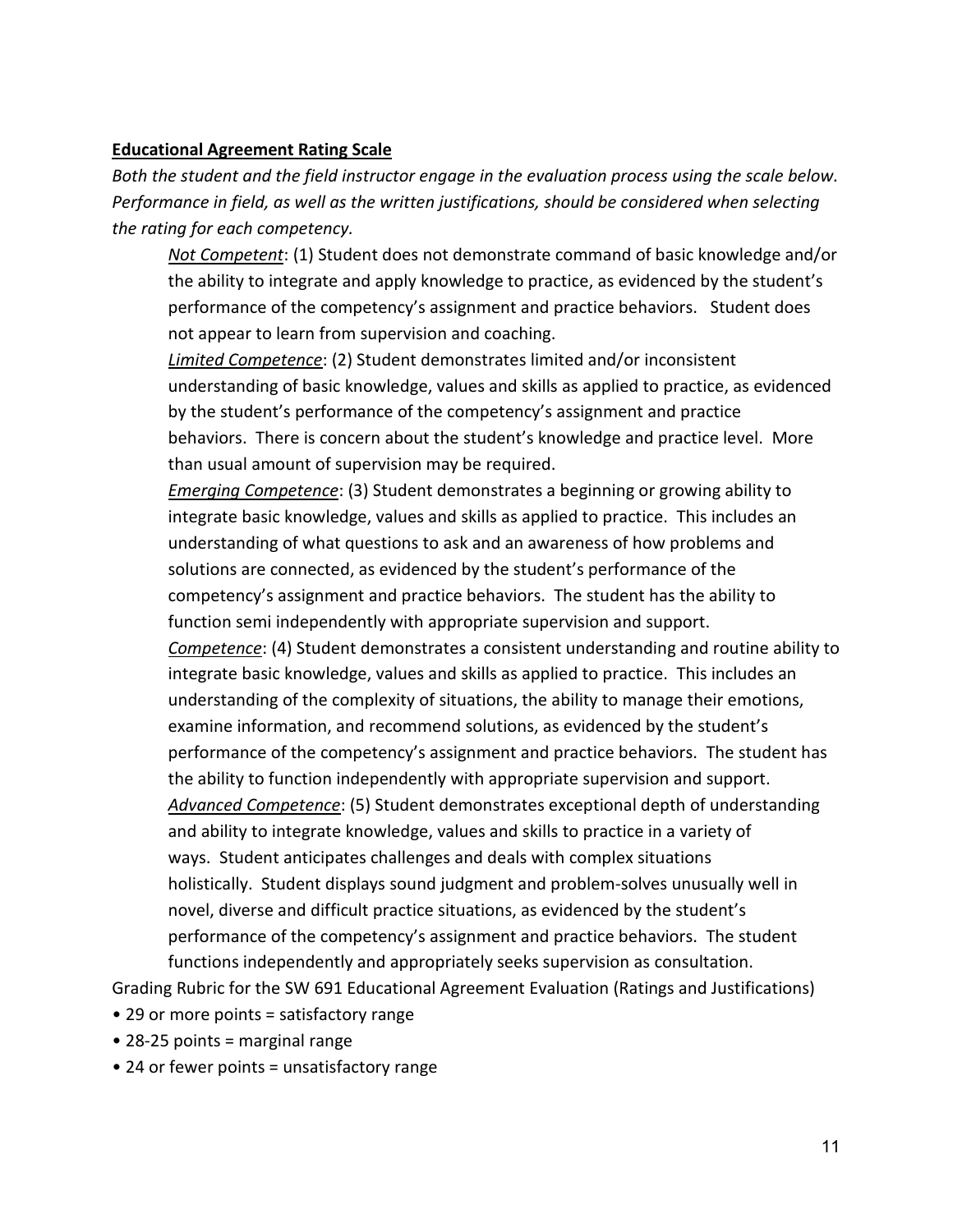3. *Key Learning Experience/Project Summary"* Students will write a key learning experience and upload it through Canvas to Portfolium.

Students are encouraged to utilize the [Key Learning Experience/Project Worksheet t](https://ssw.umich.edu/sites/default/files/documents/ofi/field-key-learning-experience-project-worksheet-and-summary-assignment.pdf)hroughout the term to assist them in developing the required Summary at the end of the term.

#### **Steps to complete the end of term Educational Agreement Evaluation**

- 1. Student writes justifications throughout the term, for each assignment, in the educational agreement.
- 2. At the end of the term, students will rate themselves on each competency, per Field Faculty instruction. (see scale above)
- *3.* Students will respond to the questions in the "Feedback" section. *This section can only viewed by the Field Faculty at the School of Social Work and the student.*
- 4. Student approves the document, which automatically sends the form to the Field Instructor(s) at the field site for their ratings.
- 5. Student and Field Instructor(s) should confer regarding the ratings prior to the Field Instructor(s) submitting their final ratings.
- 6. Student submits the Key Learning assignment in assignments Tab in Portfolium via Canvas

#### **e. Attendance and class participation**

Students in Advanced Field are required to be in field for 57 clock hours for each credit for which they are registered. For example, a student registered for 4 credits of SW 691 needs to attend field for at least 228 hours for the term. Students are required to discuss arrangements with their Field Instructor for making up missed time. Students who do not complete their hours within the allotted term may receive an Incomplete for the term; students should be communicating with their Field Faculty if they foresee an issue. In addition, students should refer to the [Policy on Class Attendance.](https://ssw.umich.edu/msw-student-guide/section/1.09.00/17/policy-on-class-attendance) If a question regarding the student's hours in field arises, students should be able to provide a field hours log if asked by the field instructor or field faculty. Students who are scheduled to be in field on holidays or university breaks (Fall break, Spring break) that fall on a field day during the semester (Labor day, Memorial day, 4th of July, etc.) will not be expected to attend field, however will be expected to make up the hours to insure the student completes the total number of required hours for the term.

#### **Health-Related Class Absences**

Please evaluate your own health status regularly and refrain from attending class and coming to campus if you are ill. You are encouraged to seek appropriate medical attention for treatment.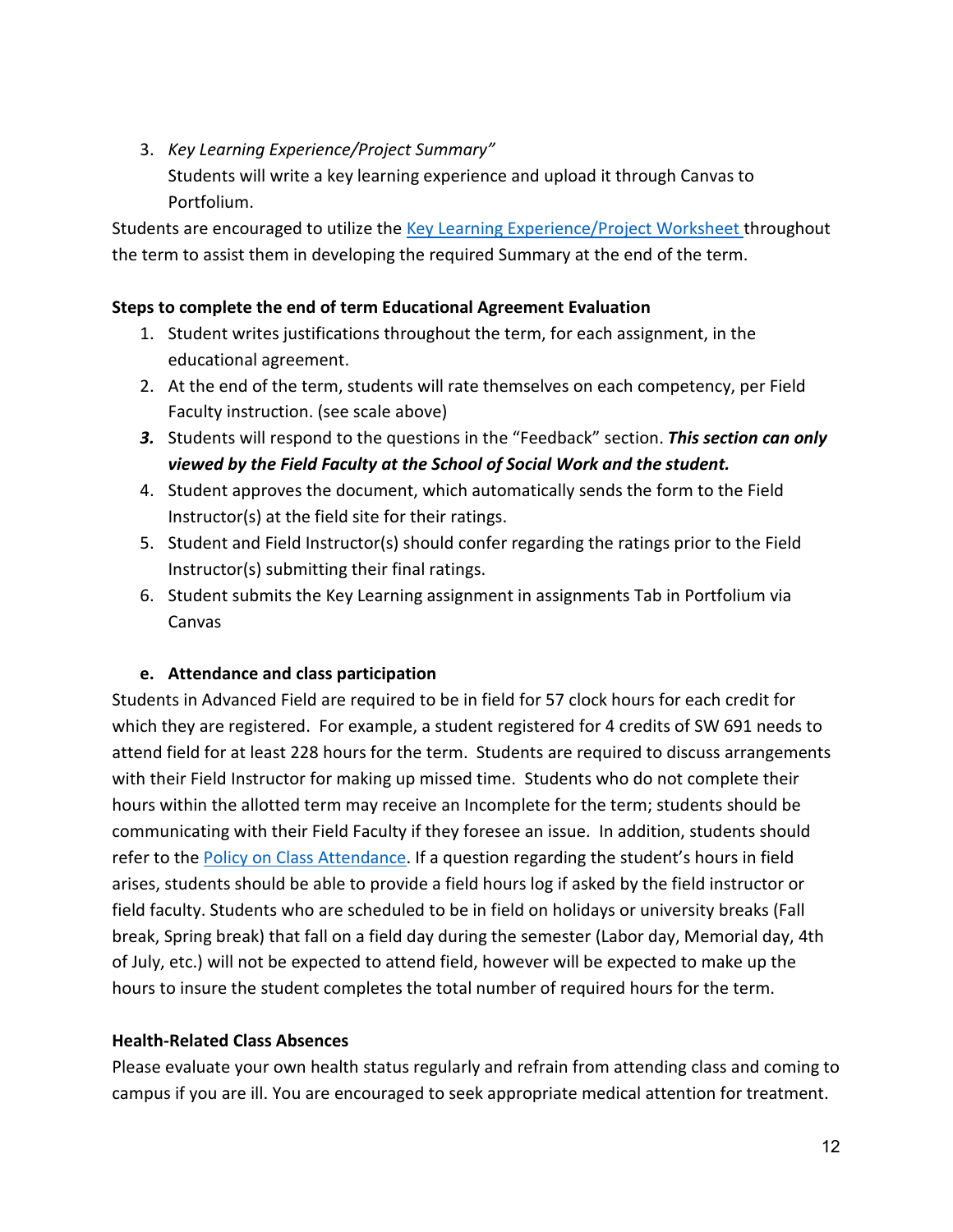School of Social Work students who miss class due to illness of any kind will be given opportunities to access course materials online or provided with alternative learning opportunities. Please notify me by email about your absence as soon as practical, so that I can make accommodations. Please note that documentation (a Doctor's note) for medical excuses is not required.

# **f. Grading**

For the grading policy, please refer to the [MSW Student Guide, Vol. 1, Chapter 7.](https://ssw.umich.edu/msw-student-guide/section/1.07.00/14/grades-in-academic-courses-and-in-field-instruction)  The grading system for all field education courses consists of S (satisfactory), M (marginal), and U (unsatisfactory). S is used when the quality of performance is acceptable and credit is granted for the course. M is used when the quality of performance is less than satisfactory, but short of failing. U is used when the quality of performance is inadequate and no credit is granted.

Field faculty are responsible for grading field education performance. Students are expected to adhere to the National Association of Social Workers (NASW) Code of Ethics, to meet the University of Michigan School of Social Work Technical Standards, to follow field site policies and procedures and to conduct themselves in a professional manner. Failure to meet these expectations may be reflected in field instruction grades and/or other action taken by the school.

When determining the final grade in SWK 691 Field Faculty will consider the following items:

1. The student's ability to adhere to the SSW Technical Standards. Please review these with your field instructor at your field placement site.

2. Completion of all field assignments and tasks by the assigned due date. **Failure to meet due dates for field education assignments may result in a Marginal Grade**. The assignments below have due dates:

dates:

- i. Placement Verification Form (student and field instructor)
- ii. Educational Agreement assignment selection (student and field instructor)
- iii. Field connections participation (student to attend at least 1)
- iv. Site Visit scheduling and participation (student and field instructor)
- v. Educational Agreement justifications and ratings (student and field instructor)
- vi. Key learning experience assignment (student)

See explanations below for the definition of satisfactory, marginal and unsatisfactory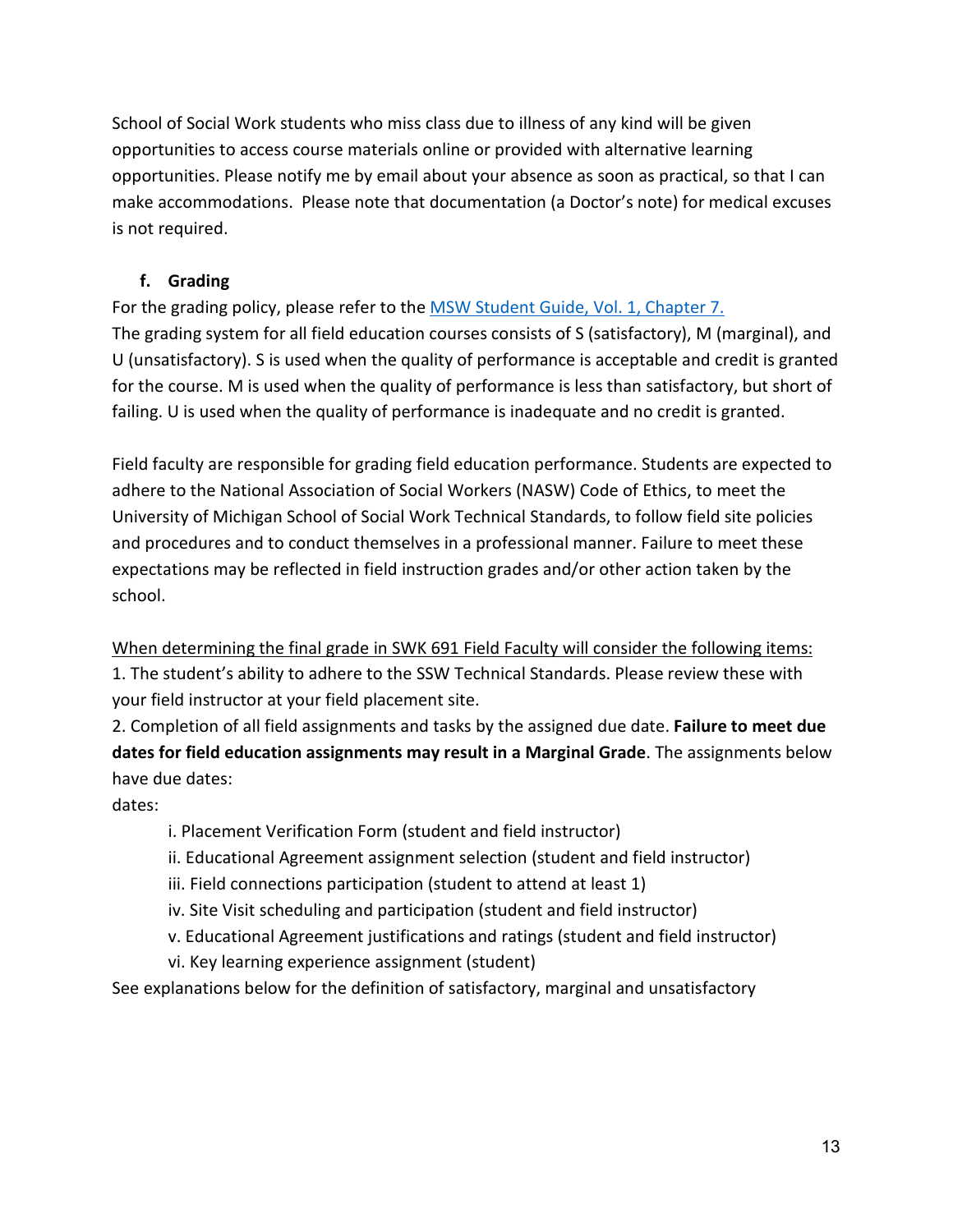# [Satisfactory Grade:](https://ssw.umich.edu/msw-student-guide/section/1.07.00/14/grades-in-academic-courses-and-in-field-instruction)

Students will earn a Satisfactory "S" grade by:

- Timely completion of the Placement Verification Form (student and field instructor)
- Timely selection of the Educational Agreement assignments (student and field instructor)
- Active participation in at least one Field Connections Session
- Timely Site Visit scheduling, demonstration of competency progression and active participation in the site visit (student and field instructor)

• Submitting Educational Agreement justifications and ratings on time. Justifications should follow the directions in Canvas and syllabus (student and field instructor)

• Submitting the Key learning experience assignment on time. This assignment is graded based on the students' ability to follow the directions in the assignment and demonstrates progressive self-reflection and critical thinking (student).

# [Incomplete Grade](https://ssw.umich.edu/msw-student-guide/section/1.07.01/15/grades-for-special-circumstances)

Students may request an Incomplete "I" grade from the Field Faculty if they are unable to complete their assignments, including completion of required field hours before the due date. Students must develop a plan for completing their work and review it with the Field Faculty before the end of the term. Once the work is completed the student will receive a permanent grade of Satisfactory ("S") or Marginal "M" for this work and will be eligible to have the previous Incomplete ("I") grade changed to a grade of "IS" or "IM".

#### [Marginal Grade](https://ssw.umich.edu/msw-student-guide/section/1.07.00/14/grades-in-academic-courses-and-in-field-instruction)

A student that does not complete their field assignments as outlined in this document, including completion of the end of term Evaluation by the established [due date](https://ssw.umich.edu/my-ssw/field-instruction-forms/due-dates) may receive a Marginal ("M") grade. Students who receive a marginal grade in SW 691, will need to complete a remediation plan in order to raise the grade to "S". Students receiving an "M" grade will not begin to accumulate field hours in subsequent terms until the remediation plan is completed. An "M" grade may also result in the student being placed on academic probation.

Note: A grade of "MS" or "IM" or "IS" stays on the academic record permanently.

# [Unsatisfactory Grade](https://ssw.umich.edu/msw-student-guide/section/1.07.00/14/grades-in-academic-courses-and-in-field-instruction)

Receiving a grade of Unsatisfactory will require that the student repeat the course including all field hours for that term. Termination due to performance issues or unprofessional behavior from a field site will result in a "U" grade for field for the term.